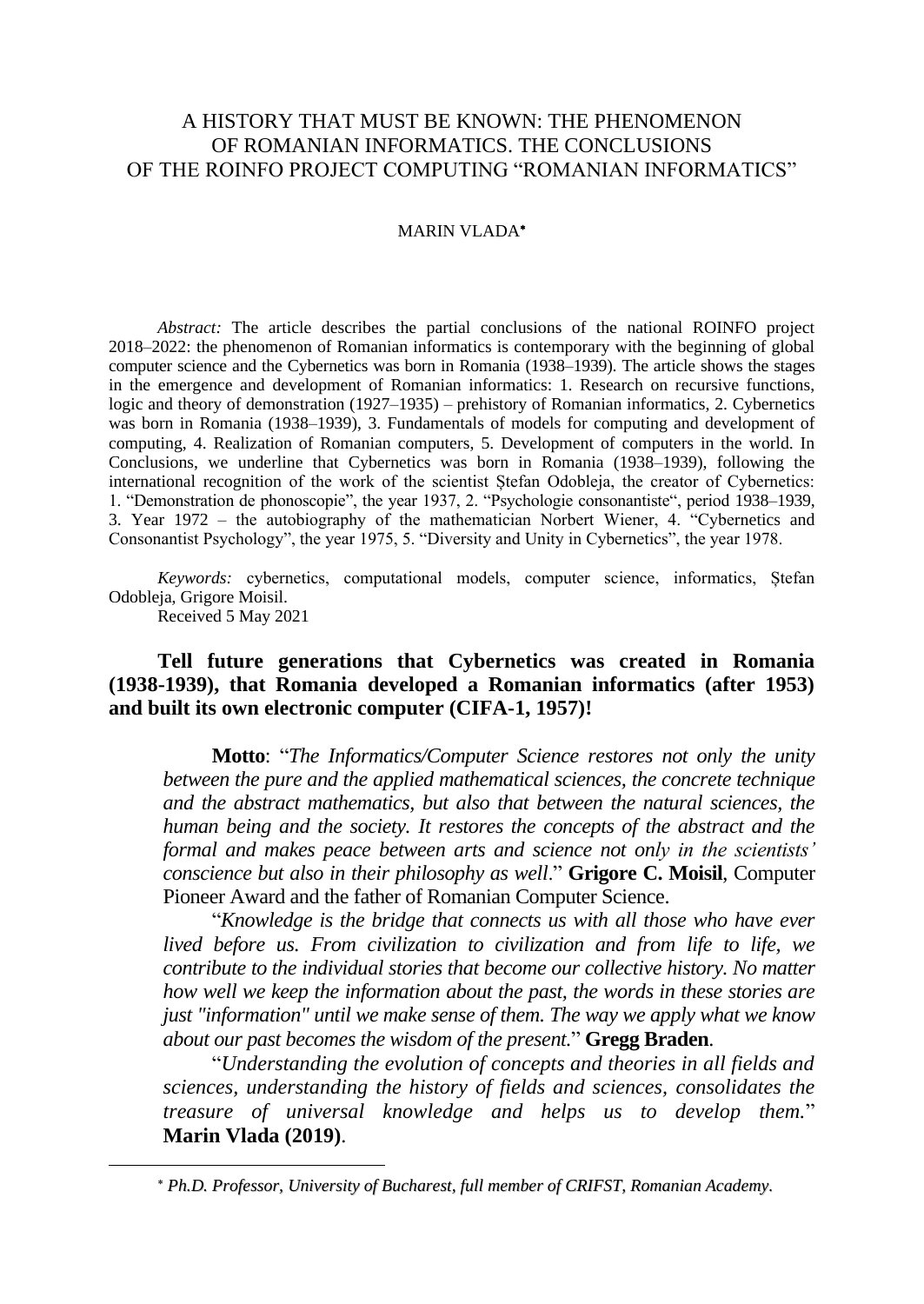## **INTRODUCTION: PRIORITIES IN CYBERNETICS, COMPUTER SCIENCE AND ARTIFICIAL INTELLIGENCE**

Science develops through the set of research, concepts, theories, methods and techniques that become valid and contribute to science complex problems studying and solving. Sometimes, over time, some of the theories, methods or techniques become obsolete and, through the appearance of more efficient and effective ones, disappear or are updated. Such examples are in mathematics, computer science, biology, medicine etc. The role of scientists is to contribute to these efforts to develop science. Globally, every nation has some fundamental contributions in the development of science, at various times when scientists, researchers, engineers, etc. are inventors or have priorities in developing theories, methods, or techniques. In this sense, Romania can also be proud of such people, even if in some situations the international recognition came later or maybe with great difficulties. Thus, a conclusive example is the case of Dr. *Ștefan Odobleja* (1902–1978), a forerunner of Generalized Cybernetics, who, only in 1978, at the Fourth Congress of the World Organization for General Systems and Cybernetics in Amsterdam, was recognized for his primacy (1938–1939) over the mathematician Norbert Wiener (1894–1964), who founded cybernetics (1948). The president of the congress, *J. Rose*, decided to award the gold medal "*Norbert Wiener*" – 30 years of cybernetics to the President of Romania (Vlada 2020).

*About the beginnings and development of the world and Romanian informatics*

● **The year 1938**: Inventive machine – "*Thanks to the psycho-physical reversibility, we can materialize the act of creation. Undoubtedly, the inventive machine has not yet been created, but we can see its creation soon*." (Ștefan Odobleja, *Consonantist Psychology*, 1938–1939, Paris);

● **The year 1973**: Informatics – "*The Informatics/Computer Science restores not only the unity between the pure and the applied mathematical sciences, between the concrete technique and the abstract mathematics, but also that between the natural sciences, the human being and the society. It restores the concepts of the abstract and the formal and makes peace between arts and science not only in the scientists' conscience but in their philosophy as well*." (Grigore C. Moisil);

● **The year 2015**: Computational models – "*All important computational models came from simulating the activity of the nervous system. The automata models of the 1940s, the Turing machine of the 1930s, and the electronic computer produced by John von Neumann and his team in 1948 focused on the upper nervous system. In my 1964 book, Finite grammars and automata there is a large chapter on the neural system, as modelled by finite automata and regular grammars by S.C. Kleene.*" (Marcus, 2015);

● **The year 2017**: Molecular computer – "*Define a molecular computer as one molecule which transforms, by random chemical reactions mediated by a collection of enzymes, into a predictable other molecule, such that the output molecule can be conceived as the result of a computation encoded in the initial molecule*." (Buliga, 2015).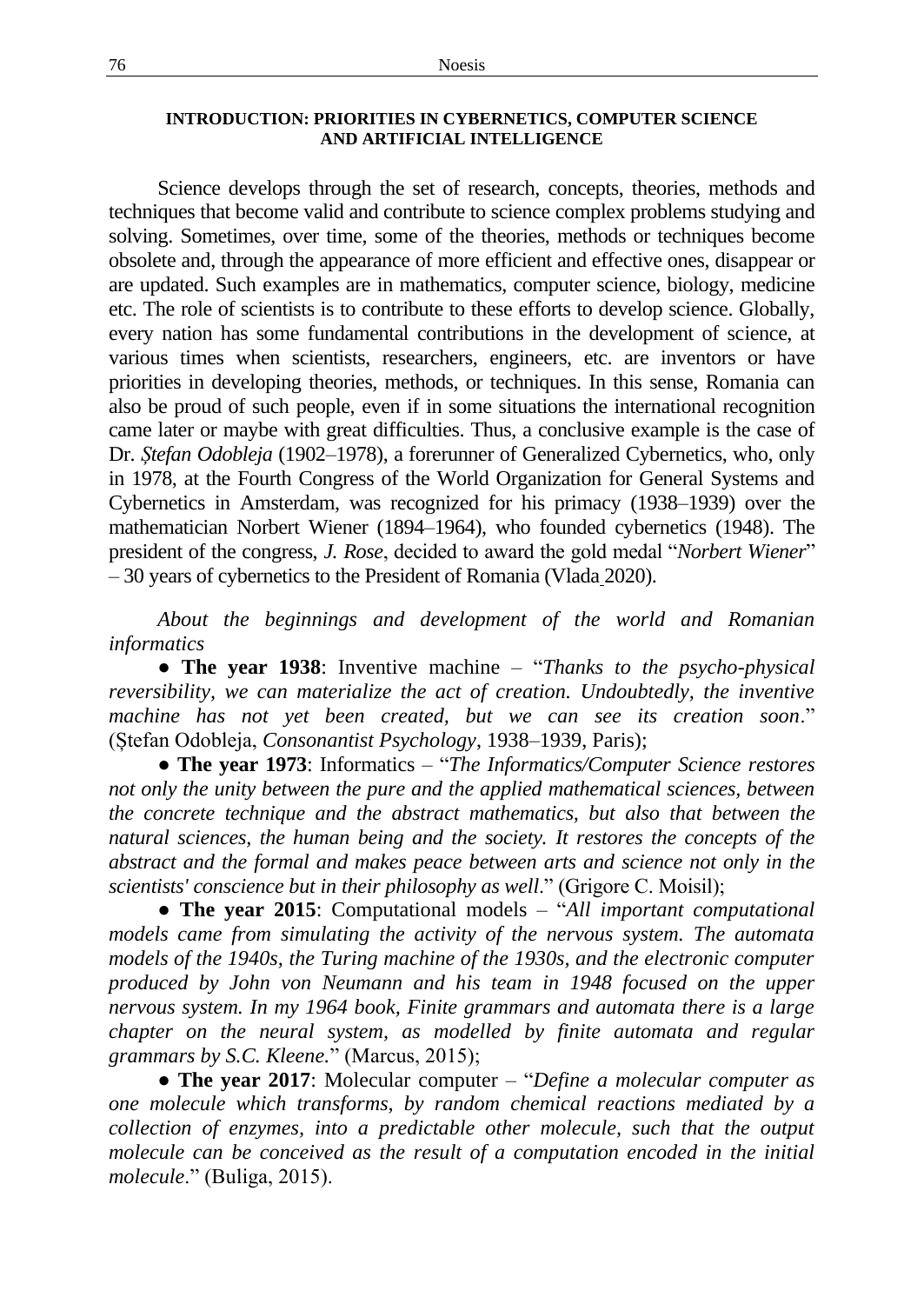In 1978, as a student of the Faculty of Mathematics in Bucharest, Department of Informatics, I participated in the conference held by professors Solomon Marcus, Cristian Calude (newly assistant), and Ionel Țevi – researcher at the Institute of Mathematics with the topic "Gabriel Sudan – The first example of position recursive which is not primitive recursive". The results of the research were published in C. Calude, S. Marcus, I. Ţevi, The First Example of A Recursive Function Which Is Not Primitive Recursive, Historia Mathematica, 6 (1979), pp. 380–384. Many years later, in 2017, I remembered this event-episode when writing an article in the ICVL 2017 volume: "*History of Informatics. From recursivity to the Turing universal machine and Horn clauses*", then in 2018 on the occasion of the elaboration of vol. I and II of "*History of Romanian Informatics*" (ROINFO project 2018–2022). Prof. Cristian Calude – came from New Zealand, was present at the launch of vol. I and II, which took place in the Spiru Haret amphitheater at the Faculty of Mathematics and Informatics, 26 Sept. 2019. In the presentation made on this occasion, C. Calude referred to this episode and confirmed the aspects related to those researches from 1974–1978. Sergiu Rudeanu<sup>1</sup> (1935–2019) was also paid homage, for his contribution to the development of pseudo Boolean programming, which today underlies quantum computers. Solomon Marcus, in the book "*From Romanian mathematical thinking*", Scientific and Encyclopaedic Publishing House, 1975, writes about these researches related to the recursive function G. Sudan (Marcus 1975).

**The Pioneers in Computer Science/Informatics**: *David Hilbert, Wilhelm Acherman, Alonzo Church, Kurt Gödel, Alan Turing, John von Neumann, Norbert Wiener, Noam Chomsky.*



*Fig. 1 The Pioneers in Computing (Computer Science /Informatics)<sup>2</sup>*

<sup>1</sup> http://mvlada.blogspot.com/2019/07/in-memoriam-prof-dr-sergiu-rudeanu.html

<sup>2</sup> [https://museums.fandom.com/wiki/Pioneers\\_of\\_Computing](https://museums.fandom.com/wiki/Pioneers_of_Computing)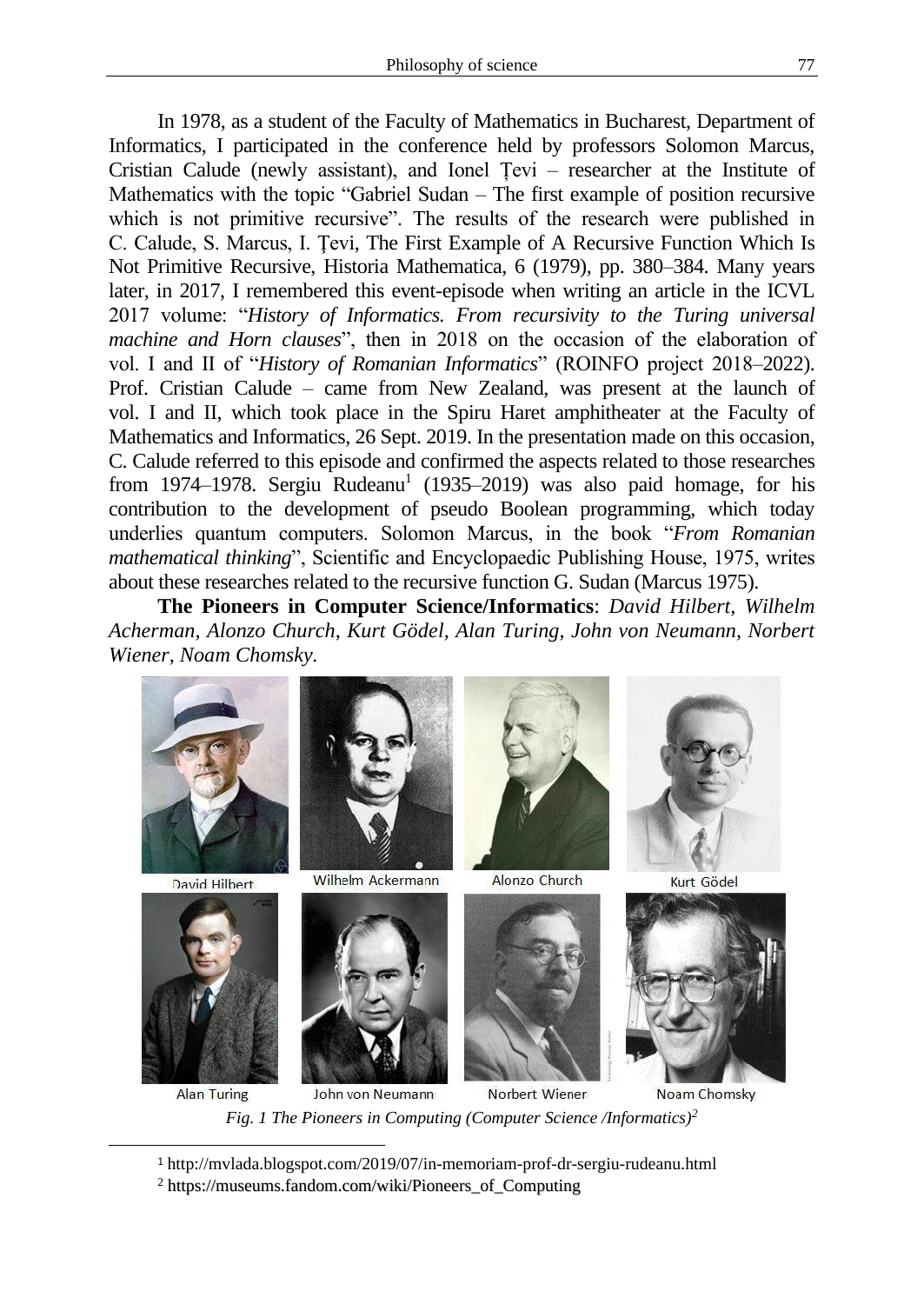#### 78 Noesis

Worldwide, the American mathematician – of Hungarian origin, *John von Neumann* (1903–1957) is the author of the structure of the modern computer through *Von Neumann architecture*, through the technical report *First Draft of a Report on the EDVAC* from 1945, architecture that was based on the work of the British mathematician Alan Mathison Turing (1912–1954), (https://en.wikipedia.org/wiki/ Alan\_Turing) – this was acknowledged by Neumann, who described the so-called abstract Turing machine) – "*On Computable Numbers, with an Application to the Entscheidungsproblem (decision problem*)", Proceedings of the London Mathematical Society, 2 42: 230–65, 1936. In 1943, Turing built, for the benefit of the British army, Colossus – the first digital electronic computer for decryption of German codes, and in the period 1945–1946 contributed to the prototype of the computer machine "*Automatic Computing Engine*", made physically later, in 1950. In 1946 Turing presented a work that represents the first detailed design of a computer with a stored program. Today, this architecture is recognized and valid.

The construction of the modern computer was preceded by research and scientific papers on the construction of a computing machine to perform calculations, but also operations with symbols. This is how the "decision<sup>3</sup> procedure" arose from the computability theory and computational complexity theory. Decision problems usually arise in mathematical questions of decision-making, i.e. the problem of the existence of an effective method for determining the existence of an object or its membership in a set; some of the most important problems in mathematics are undecidable. The field of computational complexity classifies decision problems determined by how difficult they are to solve. "Difficult" in this sense is described in terms of the computational resources required for the most efficient algorithm for a given problem. Meanwhile, the field of recursive theory classifies undecidable decision problems according to the degree of Turing, which is a measure of the non-computability inherent in any solution. The origin of the decision problem dates back to the mathematician *Gottfried Leibniz*, who in the seventeenth century, after building a mechanical calculating machine, dreamed of building a machine that could manipulate symbols to determine the truth value of a mathematical statement. He realized that the first step should be a formal language, and much of his later work was directed toward that goal. In 1928, *David Hilbert* and *Wilhelm Ackermann* put the issue in the form presented above. Following his "program", Hilbert asked three questions at an international conference in 1928, the third of which became known as "Hilbert's Entscheidungsproblem" (Hilbert's decision problem). In 1929, Moses Schönfinkel published an article on the particular cases of the decision problem, which were prepared by Paul Bernays. Even in 1930, Hilbert believed that there were no unsolvable problems (Păun 2016).

### **NORBERT WIENER'S CYBERNETICS (1894–1964) VS. CYBERNETICS OF ȘTEFAN ODOBLEJA (1902–1978)**

The mathematician *Norbert Wiener*<sup>4</sup> is considered the founder of cybernetics, the basic principles being described in his work "*Cybernetics or Control and* 

<sup>3</sup> https://en.wikipedia.org/wiki/Decision\_problem

<sup>4</sup> https://en.wikipedia.org/wiki/Norbert\_Wiener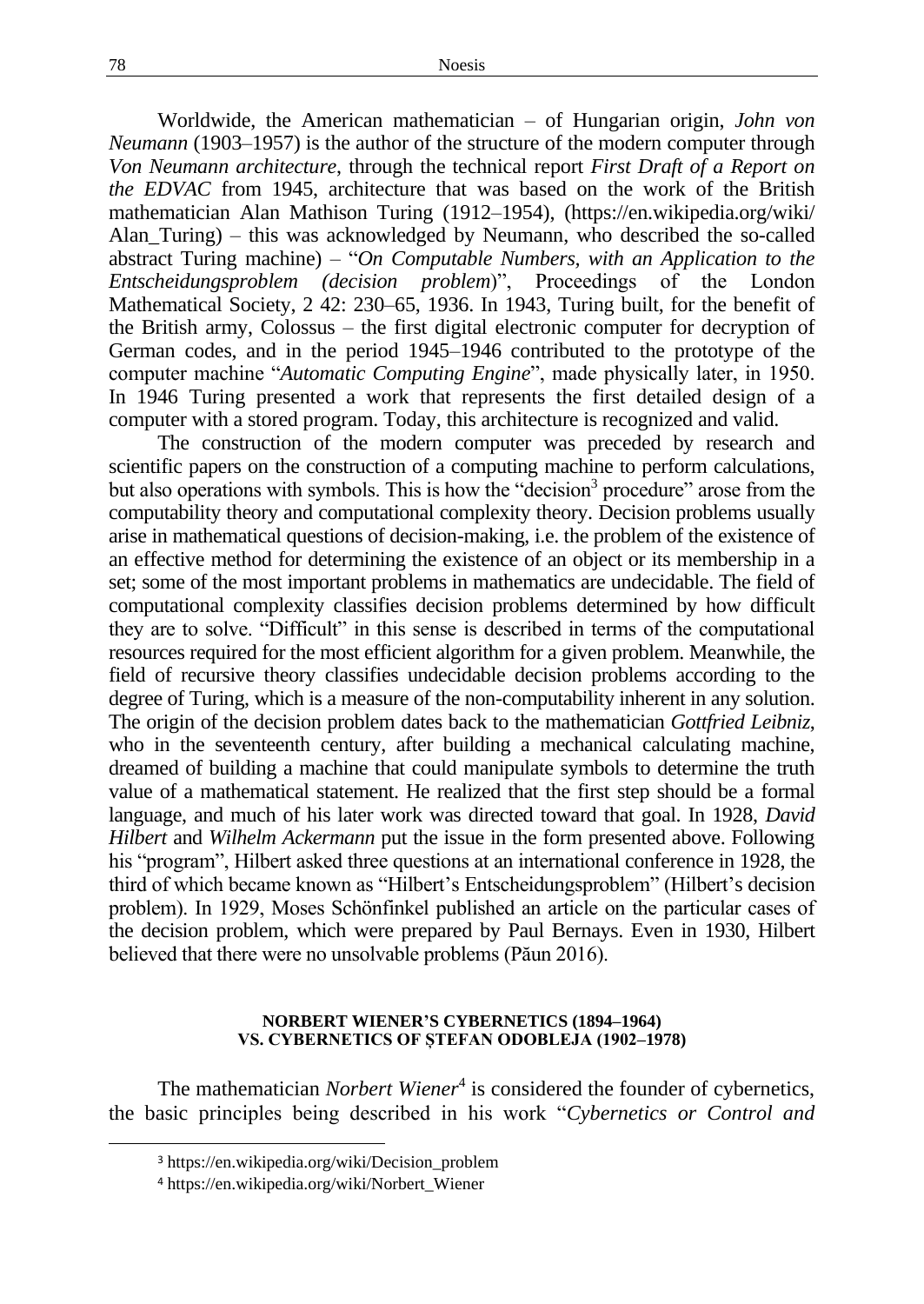*Communication in the Animal and the Machine*" (1948), even if 10 years previously the Romanian Dr. *Ștefan Odobleja*– military doctor, published in French the fundamental work in 2 volumes, "Consonantist Psychology" (1938–1939), in which he defined the bases of a new science, Cybernetics, which will propel the construction of the modern computer and developing a new science: Computer science. Odobleja established the fundamental ideas of Cybernetics<sup>5</sup> – the 9 universal laws, the most important referring to feedback. *Norbert Wiener* is regarded as one of the first to theorize that all intelligent behaviour was the result of feedback mechanisms, which could be simulated by machines and was an important early step toward the development of modern artificial intelligence. Wiener's name frequently appears in the context of computer development, where he made important contributions to solving differential equations (1940). His World War II preoccupation with directing artillery fire led Wiener to develop a communication and transmission system for cybernetics. Thus, the birth of cybernetics took place in 1943, and in 1947 Wiener reached an agreement with other scientists to use the term "*cybernetics*" – a Greek term (κυβερνήτης – helmsman). It is a term that includes the regulation and linking of systems in the field of static mechanics, technology, and systems in the world of living organisms.

## **STAGES IN THE EMERGENCE AND DEVELOPMENT OF ROMANIAN INFORMATICS**

Following studies and research within the ROINFO 2018–2022 project (*Romanian Informatics*) conclusions have been reached that must be known by the scientific world. These conclusions refer to the emergence and development of Informatics in the world and in Romania. The role of some nations in the emergence and development of Informatics worldwide is highlighted, through the joint efforts of scientists – *pioneers of Computing* (Computer Science and Computer): mathematicians, physicists, engineers, cyberneticists, economists, psychologists, etc. From the conclusions of the ROINFO project, some facts unknown until today in the history of world informatics have been reached. For example, Romania can be proud of a "*Romanian Informatics*" because the scientists from 1953–1970 contributed to the development of researches regarding the construction of the modern computer, managing to build their own Romanian computers. Between 1953 and 1954, Romania ranks third in the world, after the USA and USSR, in the research activity on the Theory of switching circuits – according to the number of articles (*Grigore C. Moisil*). Romania was the eighth country in the world designing and building an electronic computer (1957) and the eleventh country in the world, which built an electronic computer with transistors (1963). Therefore, comparing the scientific results and the contributions of scientists in the development of Informatics and computers, the priorities of some researchers and scientists, worldwide or nationally, can be highlighted. These priorities refer to Cybernetics – the science of systems, without which Informatics and the construction of computers would not have been possible. There is also evidence and results on some concepts and aspects regarding the vision of

<sup>5</sup> http://mvlada.blogspot.com/2019/10/stefan-odobleja-precursor-al.html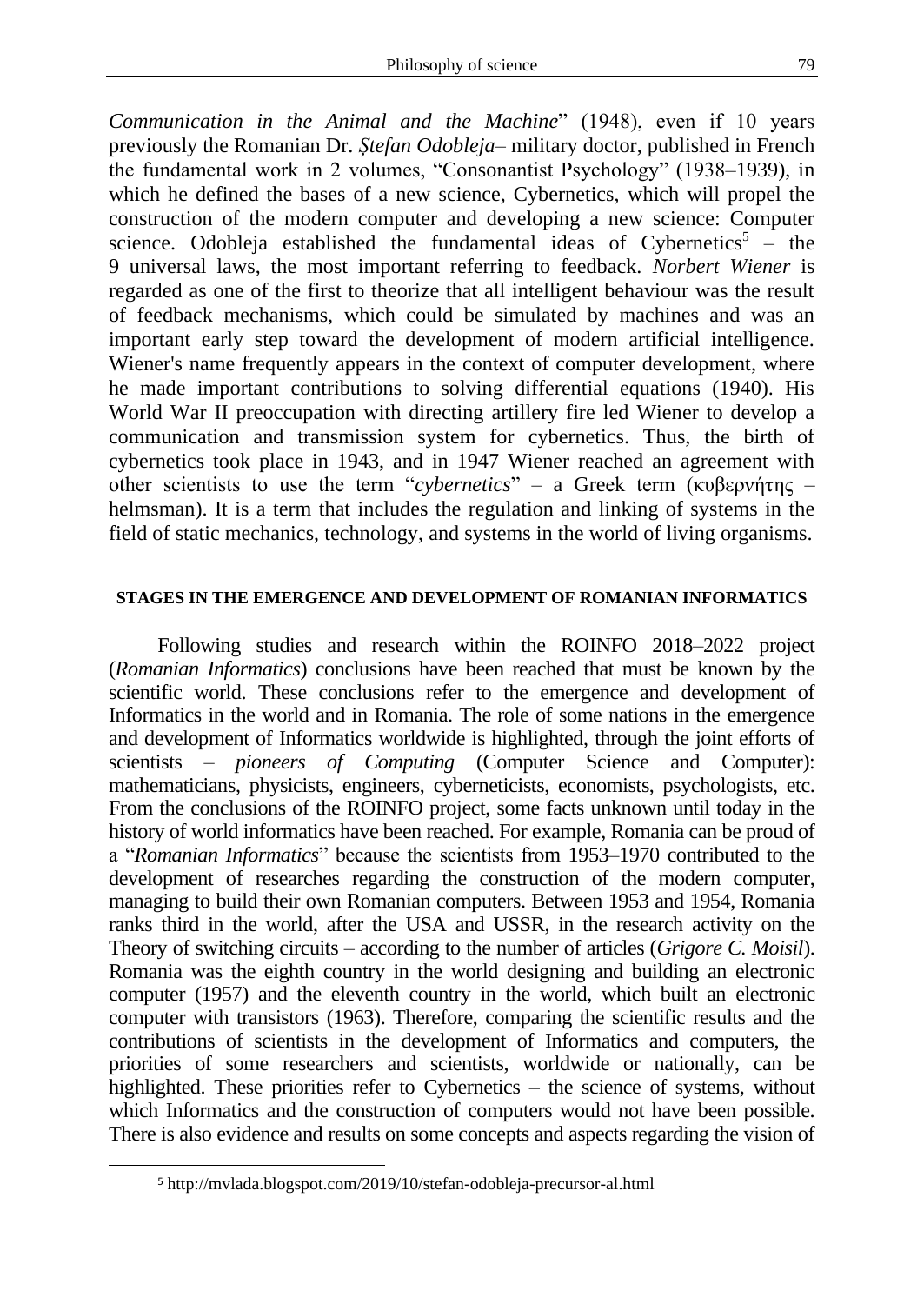some scientists for the emergence and development of Artificial Intelligence  $-$  a complex field for building intelligent machines and systems that simulate intelligent human behaviour in solving complex decision-making problems.

Romania can be proud of the contribution of the Romanian scientists – mathematicians and engineers, in several fields of scientific research, on the fundamentals of calculability theory, the fundamentals of cybernetics, the algebraic theory of automatic mechanisms, mathematical logic applied to building and using the first electronic computers in Romania. A key role was played by acad. *Grigore C. Moisil* (1906–1973), considered the founder of the Romanian computer science, together with the engineers who built and developed the Romanian computer industry. Also, today, it is known that the new science Cybernetics was born in Romania, in 1938 and 1939, when Dr. *Ștefan Odobleja* – military doctor, published in French the fundamental work in 2 volumes, "*Consonantist Psychology*". He defined the foundations of a new science, Cybernetics, which will propel the construction of the modern computer and the development of a new science: Computer Science, which will contribute to the development of Artificial Intelligence. Odobleja established the fundamental ideas of Cybernetics (the 9 universal laws), the most important referring to feedback.

Romania in those years, before and after World War II, was connected to the scientific and technical activity on the emergence of new sciences: Cybernetics and Informatics, through the scientific efforts of the world community, to the construction of computer systems. In the '60s, Romania was considered among the first countries in the world (after the USA, England, USSR, Germany, France, Japan, Austria, Holland, Italy, and Denmark) regarding research and efforts to build the electronic computer. The Romanian school of mathematics developed under the influence of Romanian mathematicians who defended their doctorates with prestigious mathematicians from France, Germany, and Italy. For example, the mathematician *Gabriel Sudan* (1899–1977) published in 1927 (before *W. Ackermann*, 1928), the first non–primitive recursive function (Vlada 2019).



<sup>6</sup> [https://museums.fandom.com/wiki/Pioneers\\_of\\_Computing](https://museums.fandom.com/wiki/Pioneers_of_Computing)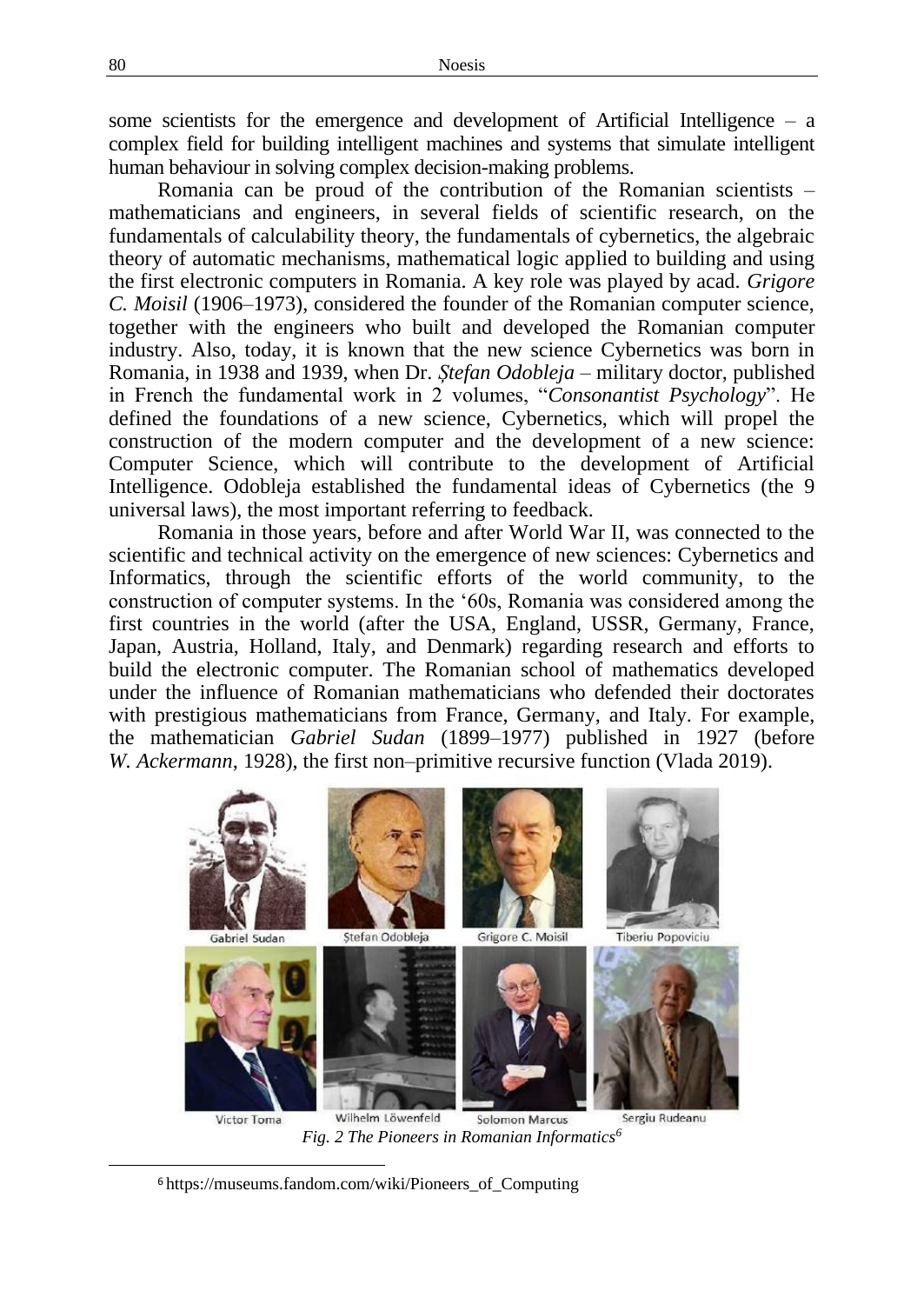**● Gabriel Sudan (1899–1977) and the study of recursive functions** – "After a careful examination of all the articles and books of Prof. *Sudan*, *Cristian Calude* turns his attention to the article *Sur le nombre transfini ω* , published in the Bulletin Mathématique de la Société Roumaine des Sciences, vol. 30, 1927, fasc. 1, pp. 11–30" (S. Marcus, From Romanian mathematical thinking, Scientific and Encyclopedic Publishing House, Bucharest, 1975) (Marcus 1975, Filip 2018).

**● Cybernetics was born in Romania – Cybernetics of Stefan Odobleja (1902–1978)** – "I coveted my whole life for the comfort of big cities, but fate, more prudent than me, protected me from this danger. I can believe that the realization of this psychology with a pronounced character of cybernetics is also due to the fact that its author lived his life in the province, closer to nature. The training in nature and the permanent contact with nature and its realities put me in the optimal conditions to reflect on my thinking and at the same time they imprinted on me an independent, personal and realistic attitude." (Dr. *Ştefan Odobleja*.)

**● Grigore C. Moisil (1906–1978) – the founder of Romanian informatics and of the algebraic theory of automatic mechanisms** – *Grigore C. Moisil* receives – post-mortem, in 1996, Computer Pioneer Award (Computer Pioneer Award<sup>7</sup> – IEEE Computer Society) – the only Romanian who received this medal "For the development of polyvalent logical switching circuits, the Romanian School of Computing, and support of the first Romanian computers".

**● The mathematician Tiberiu Popoviciu and the Romanian computer DACCIC** – Tiberiu Popoviciu (1906–1975), a visionary scientist, was a personality with important achievements in founding computer science in Romania in the '50s, both in terms of hardware and software. Notably, Tiberiu Popoviciu is the author of the first monograph in Romania on numerical analysis and approximation theory, 1937. We briefly list the following steps/arguments on the contribution of acad. *T. Popoviciu*<sup>8</sup> at the founding of Romanian informatics ("Tiberiu Popoviciu" Institute of Computing Cluj-Napoca, Romanian Academy).

**● Engineer Victor Toma (1922–2008), the pioneer of the construction of Romanian computers** – Thanks to Eng. Victor Toma and under his direct guidance, a series of electronic computers were made on tubes starting with CIFA-1 (April 1957), CIFA-2 (1959), CIFA-3 (1960), CIFA-4 (1962) and then on transistors CET-500 (1964) and CET-501 (1966). The CIFA-101 (1962) and CIFA-102 (1963) computers were also made in the section led by Victor Toma.

**● Wilhelm Löwenfeld and Iosif Kaufmann, creators of the MECIPT computer in Timisoara** – "*Willy Löwenfeld was without a doubt the soul of MECIPT (Electronic Computing Machine of the Timișoara Polytechnic Institute). We cannot deny the merits of Iosif Kaufmann as a brain of MECIPT,* 

<sup>7</sup> https://www.computer.org/profiles/grigore-moisil

<sup>8</sup> https://ictp.acad.ro/ro/tiberiu-popoviciu-unul-din-fondatorii-informatic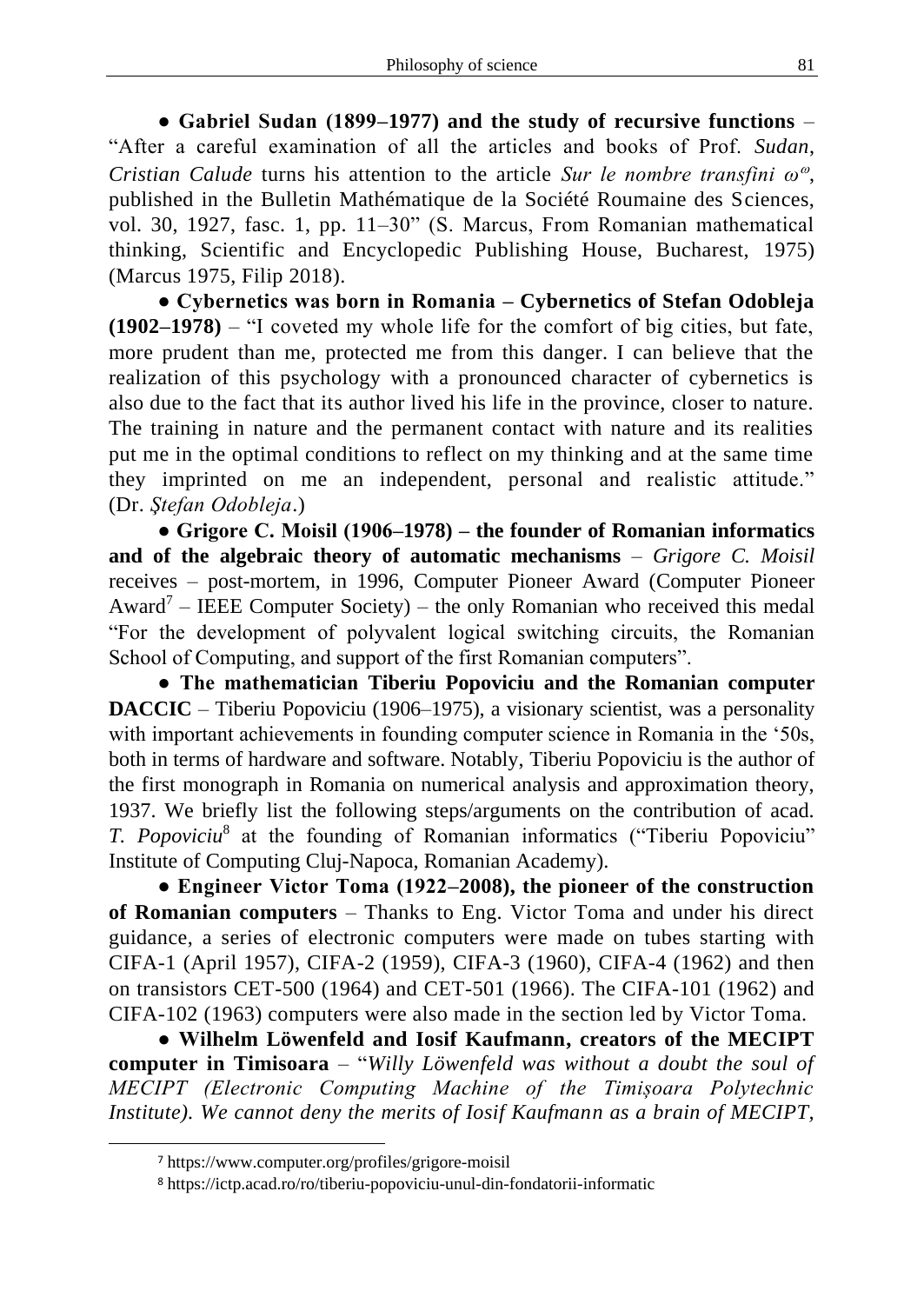*but without Willy the computer certainly would not have appeared. Out of extraordinary vitality, with a perseverance that I always took as a model without success, Löwenfeld managed to coordinate the few resources existing for the completion of the project in a way many nowadays project managers could envy him for. In 1961, as a fourth-year student at the Faculty of Electrical Engineering in Timisoara, I was approached by Willy Löwenfeld, one of the two creators of MECIPT – a project that was already talked about, but not out loudly. Willy brought me to the computer under construction and I started to work with Iosif Kaufmann, in the form of a student circle, fashionable at that time. It was the moment when, after the initial impulses of Grigore C. Moisil, I decided that I wanted to work in the field of computers at any cost*." (Vasile Baltac, 2008.)

**● Solomon Marcus (1925–2016), the mathematician of frontier and interdisciplinarity** – Academician *Solomon Marcus*, a renowned scientist with a solid international career, developed over 65 years, the Romanian mathematician and computer scientist whose name is quoted in major international encyclopaedias, has published over 50 volumes and 400 scientific articles, in various fields: mathematical analysis, mathematical linguistics, theoretical informatics, mathematical poetics, semiotics, history and philosophy of science, mathematical models in the natural sciences, history and philosophy of science and in the socio-humanistic sciences.

**● The mathematician Sergiu Rudeanu (1930–2019) and the structures of discrete mathematics** – Prof. Dr. *Dragoș Vaida*: "Sergiu Rudeanu was a mathematician who fully deserves the international recognition and echo, from which you had something to learn, not how to make your life easy, but certainly how to make a solid, unitary, coherent work, to which you could look with gratitude even later". Cristian S. Calude and Marian Gheorghe (Fundamenta Informaticae, vol. 131/2014): "Research activity of Sergiu Rudeanu<sup>9</sup> in lattice theory, algebra of logics, universal and Boolean algebras (see pseudo-Boolean programming, a subject he has initiated with P. L. Hammer), automata theory and graph theory is internationally well-known and appreciated. A very good lecturer, who devoted time and energy to write many textbooks, Prof. Rudeanu was also an excellent supervisor. The Mathematics Genealogy Project lists his 12 PhD students (including well-known researchers as D. Simovici, A. Iorgulescu and S. Istrail) and 13 descendants".

The volumes "History of Romanian informatics. Appearance, development and impact", MATRIXROM Publishing House, 2019–2020:

● Volume I (*Computing – International Context*), contains Chapter 1: 1. The International Context to the Emergence and Evolution of Computers.

● Volume II (*Computing – National Context*) contains chapter 2: 2 The national context on the foundation of Romanian informatics.

<sup>9</sup> http://www.genealogy.math.ndsu.nodak.edu/id.php?id= 60012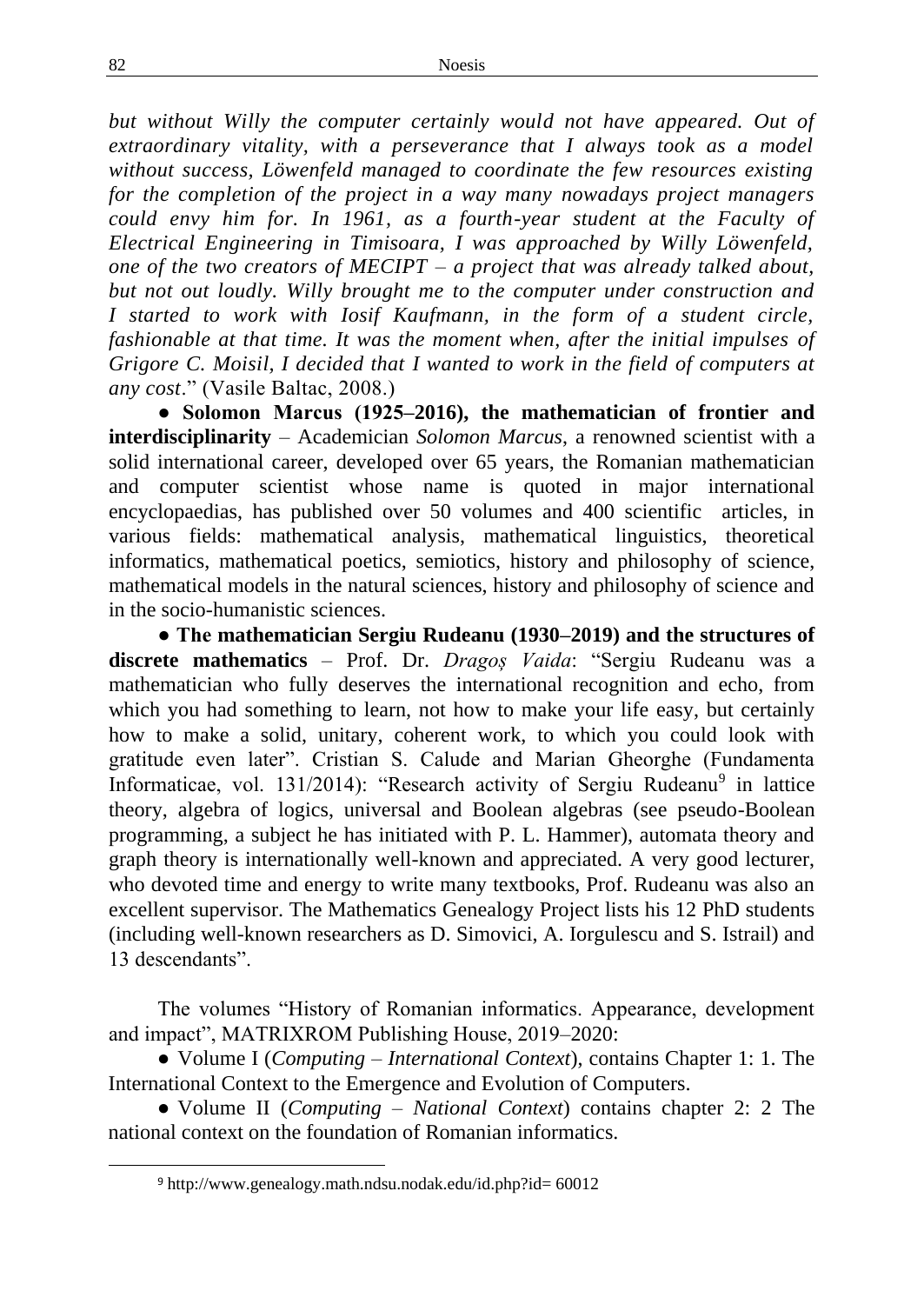

*Fig. 3 Volumes I and II "History of Romanian informatics. Appearance, development and impact"*

● Volume III (*Computing: Emergence and Development*) further includes 4 chapters (chapters 3–6): 3. The development of the computer industry in Romania; 4. Grigore C. Moisil – Computer Pioneer, founder of informatics in Romania; 5. Solomon Marcus, a life dedicated to mathematics and informatics: 6. The pioneers of Romanian informatics – University of Bucharest.

● Volume IV (*Computing: Development and impact*) further includes 4 chapters (chapters 7–10): 7. The pioneers of Romanian informatics – People and institutions; 8. Development and impact of informatics in Romania; 9. Computer Science and Cybernetics at the Academy of Economic Studies (ASE); 10. The history of computerization in the Romanian pre-university environment 1985–2018.

● Volume V (*Computing: Development*) further includes 2 chapters (chapters 11–12): 11. Development of the IT / IT field in Romania (Higher Education in Informatics and IT, CCUB, the first informatics unit established in Romania, Examples of software products developed by CCUB, High school and high school computer science, Emergence and evolution of IT companies / companies in Romania, Production of books and publications on informatics and IT, Contributions to the development of Romanian informatics: INFO–IAȘI and ROSYCS, Informatics methods and systems, studies and researches – evolution and impact); 12. Scientific events and IT / IT events in Romania (Pioneering scientific events in the field of informatics / IT, Pioneering scientific events in the field of informatics / IT, other programs and projects – Professional Development of Teachers).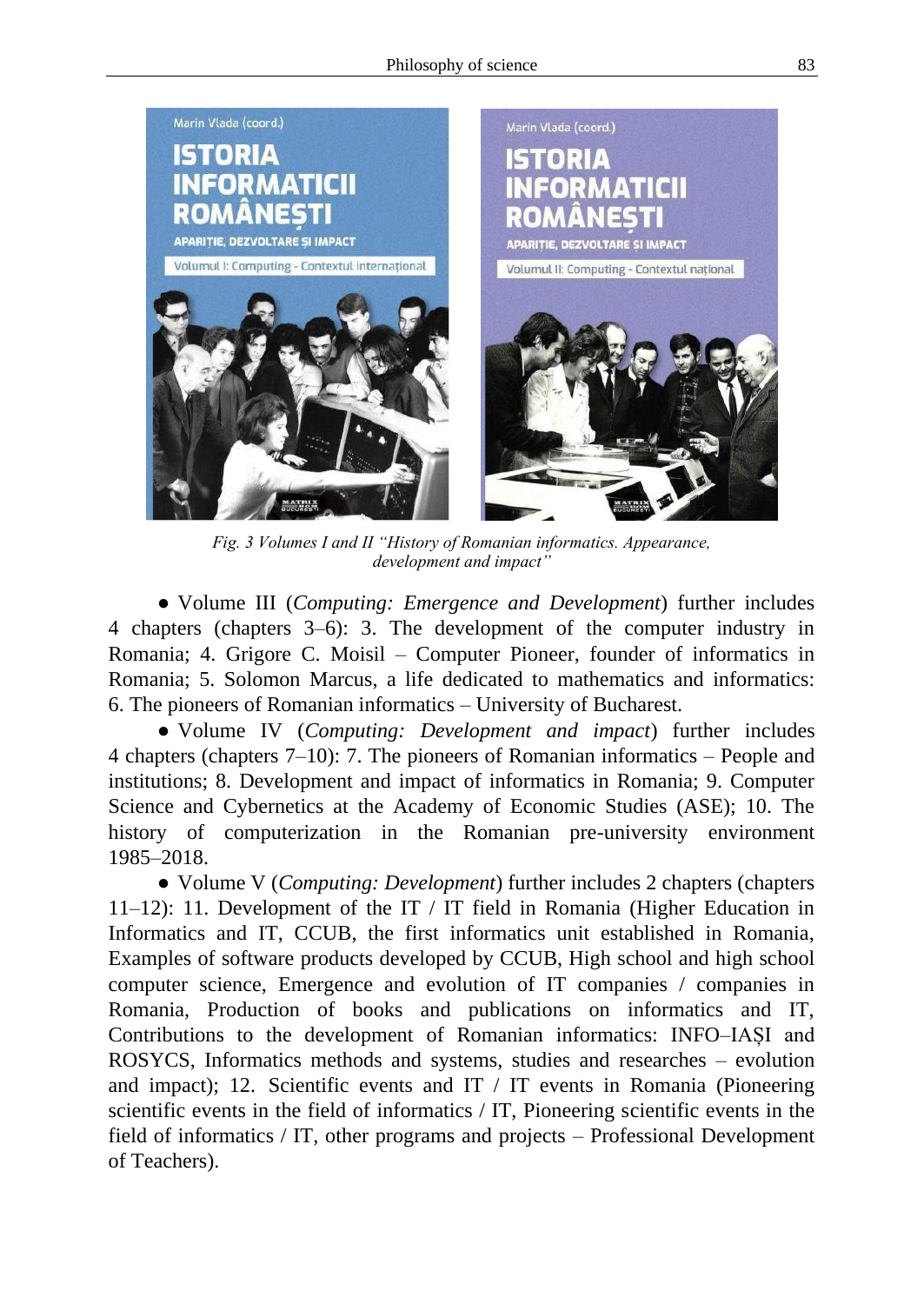84 Noesis



*Fig. 4 Volumes III, IV and V "History of Romanian informatics. Appearance, development and impact"*

Now it can be stated that, in fact, the objectives of the ROINFO project continue some previous approaches regarding the history of informatics in Romania. The first approach is made by acad. *Grigore C. Moisil* through the article "*Activity of the Computing Center of the University of Bucharest – CCUB*", AMC no. 13–14, 1970, Technical Publishing House<sup>10</sup>. The second approach is made by the Vietnamese *Pham GiaDuc<sup>11</sup>*, "*The History of the Establishment and Development of Computer Science in the R. S. România*", 1972. The third approach is *Marius Guran's* book, Monograph of Informatics in Romania, Historical Landmarks, AGIR Publishing House Bucharest, 2012, 705 pages. After the conception and elaboration of the first 2 volumes of the ROINFO project, important conclusions were drawn by understanding the phenomenon of Romanian informatics. Thus, the two papers highlighted the important efforts and contributions of scientists, professors, researchers, engineers etc., on the emergence and development of informatics in Romania. Therefore, the phrase "*Romanian informatics*" is argued by examples, studies, achievements, initiatives and actions.

These aspects were described in the Preface to Volume III (Vlada 2021):

1. **Research on recursive functions, logic and theory of demonstration** – In 1927, the Romanian mathematician Gabriel Sudan (1899–1977), with his doctorate at David Hilbert, gave the first example of a non-primitive recursive function, before Wilhelm Ackermann (1928). Between 1934–1942, at the University of Iași, the mathematician Grigore C. Moisil (1906–1973) dealt with "Logic and the theory of demonstration" and aiming to "learn mathematics from the beginning", he studied at the "wonderful library" of the Mathematical Seminar from Iași, the book by Hilbert and Ackermann, but also the 3 volumes "Principia Mathematica" by Russel and Whitehead. Professor Moisil learned about Lukasiewicz's multi-valued logics in the

<sup>10</sup> http://c3.cniv.ro/?q=2018/restituiri

 $11 \text{ http://c3.cniv.ro/?q=2018/duc}$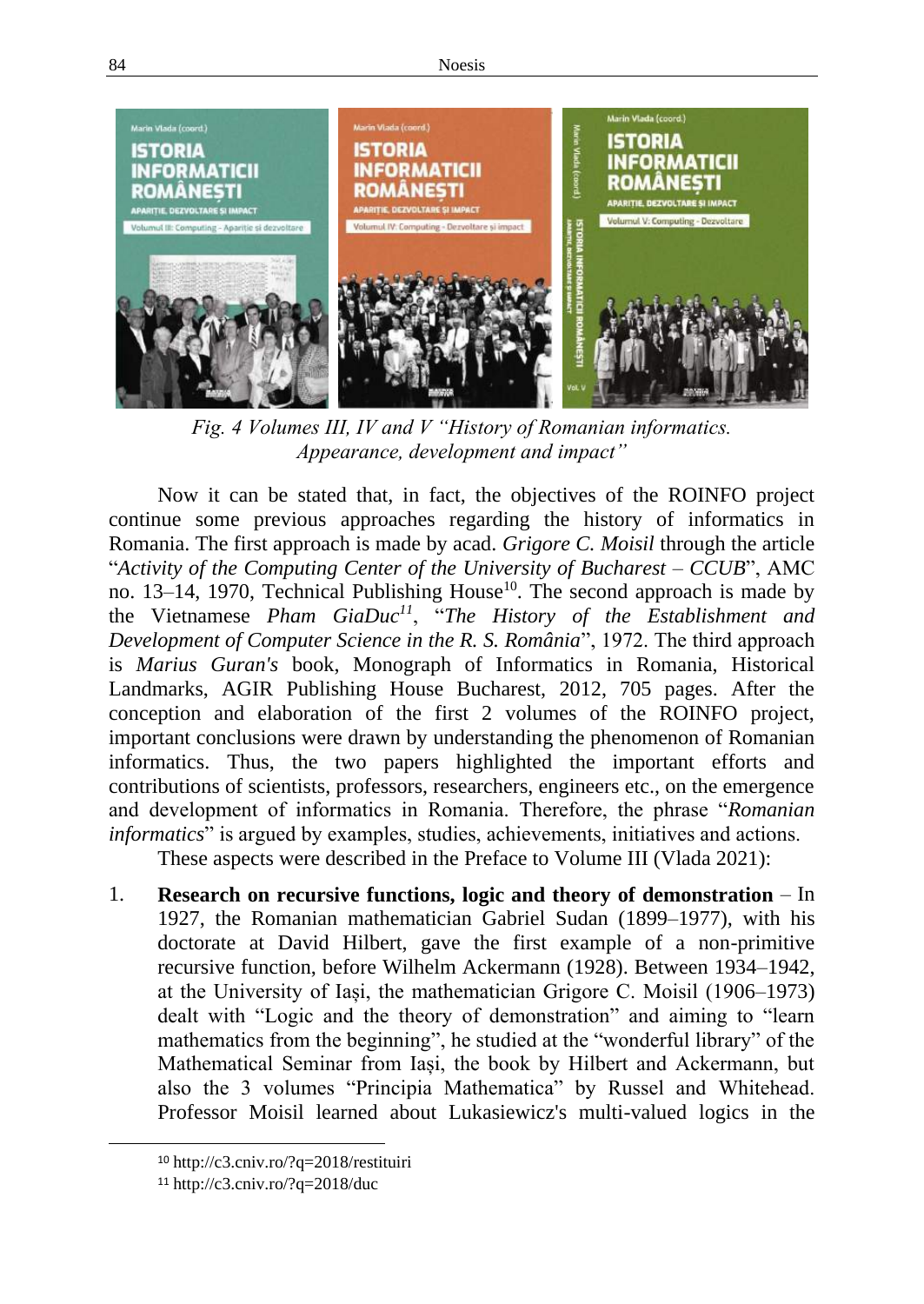spring of 1935, when T. Kotarbinski, a professor at the University of Warsaw, gave 3 public lectures and a short lecture at the Mathematical Seminar on Lukasiewicz's writing without parentheses.

- 2. **Cybernetics was born in Romania (1938–1939)** Today it is known that, 10 years before the book of the American mathematician Norbert Wiener (1894–1964) "Cybernetics: Or Control and Communication in the Animal and the Machine", the Romanian Dr. Ștefan Odobleja (1902–1978) – military doctor (post-mortem member of the Romanian Academy, 1990), published in 2 volumes "Consonantist Psychology", 1938–1939, at the Publishing House "Maloine", Paris, in French (totalling over 800 pages), in which he establishes general laws, which he applies to both the sciences of inert nature and the sciences of the living world, psychology and economic and social phenomena. Dr. Ştefan Odobleja makes a description of the psychological functions using a general scheme of a cybernetic system, where the sense organs, which receive information from the environment, represent the inputs (INPUT), and the muscles are considered the outputs (OUTPUT). They take "*steps beyond the boundaries of psychology*" moving from man to other complex systems (communities, social organizations, etc.), inventing a new science: Cybernetics.
- 3. **Fundamentals of models for computing and development in the field of computing** – In the period 1953–1954, Romania ranked third in the world, after the USA and the USSR, in the research activity on "Theory of switching circuits" – after number of articles (Gr. C. Moisil, CCUB Activity, AMC magazine, Technical Publishing House, no. 13–14, 1970). Programs for the national computer and management system, regarding the endowment with computer technology in the period 1971–1980 (1967, 1971, 1972).
- 4. **Making Romanian computers** Between 1955 and 1957, Romania designed and built its first electronic digital computer (1957, CIFA 1 computer), by a team led by Victor Toma, at the Institute of Atomic Physics (IFA) – Măgurele, Bucharest.
- 5. **Development of computers in the world**  Romania was the eighth country in the world to design and build an electronic computer (1957) and the eleventh country in the world to build an electronic computer with transistors (1963).

# **CYBERNETICS WAS BORN IN ROMANIA (1938–1939)**

*Stages in the international recognition of the work of the scientist Ștefan Odobleja, the creator of Cybernetics (Vlada 2021)*:

**1. "Demonstration de phonoscopie", the year 1937**, Dr. *Ștefan Odobleja* presents a scientific paper at the ninth (IX) *International Congress of Military Medicine and Pharmacy*, Bucharest. The paper is received with great interest by Dr. W.S. Bairbridge, head of the American delegation. On this occasion, Dr. Ștefan Odobleja distributed to the participants in the Congress a leaflet in French announcing the publication of the paper: "Consonantist Psychology" (1938–1939). Coincidentally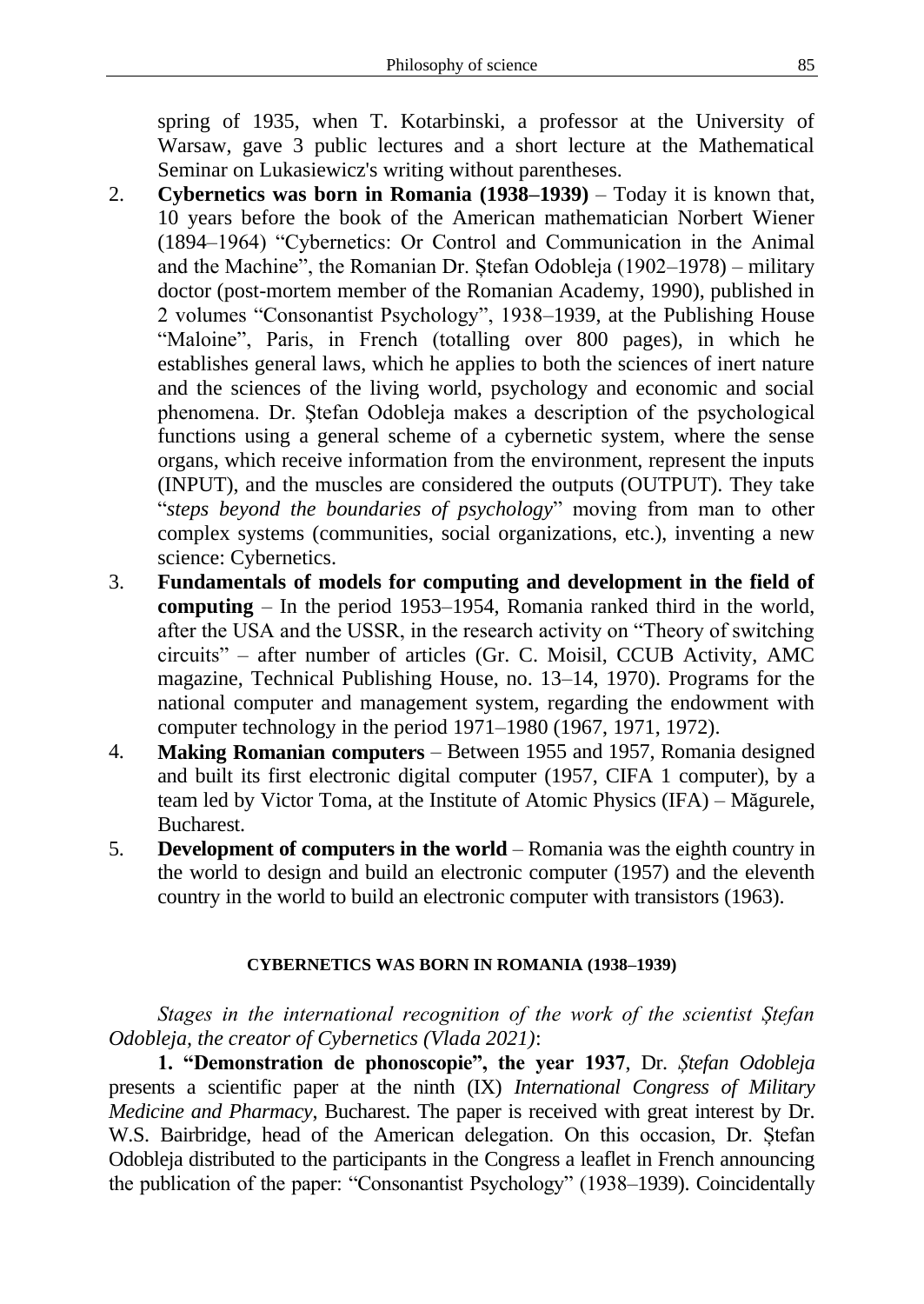or not, the two American military doctors (Dr. Wiliam Seman Bainbridge – chief physician of the seventh American Fleet in the Mediterranean, and Dr. Rosenblueth), later – after 1940, were included in the research team of the American mathematician Norbert Wiener – today, considered the father of cybernetics.

**2. "Consonantist Psychology", period 1938–1939** – Dr. Ștefan Odobleja (1902–1978), publishes in 2 volumes "Consonantist Psychology", 1938 and 1939, at the "Maloine" Publishing House, Paris, in French, totaling over 800 of pages), in which he establishes general laws, which he applies both to the sciences of inert nature and to the sciences of the living world, psychology and economics, and social phenomena. "Consonantist psychology has revealed the importance of dual, binary and dichotomous mechanisms both in psychology and beyond, in all sciences. He suggested and applied it as another essential for the mechanization of thought, along with circularity. Instead of logic based on 3, he proposed and sketched a logic based on 2", says Dr. Stefan Odobleja. Thus, he came to define the 9 universal laws, among them being the law of reversibility / vicious circle, feedback. The 2 volumes represent the concepts and studies for a new science: Cybernetics.

**3. The year 1972** – Since 1972, when Ștefan Odobleja read the autobiography of the mathematician Norbert Wiener, he devoted himself to demonstrating the idea that the origin of cybernetics lies in psychology and that "Cybernetics was born in Romania in 1938" through his work in 2 volumes "Consonantist Psychology" from 1938–1939. In this sense, in order to mark his partnership, he published a special work, which appeared in the very year of his death: "Consonantist and cybernetic psychology", with a substantial preface by Mihai Golu: Ștefan Odobleja, Consonantist and cybernetic psychology, Scrisul Românesc Publishing House, Craiova, 1978.

**4. "Cybernetics and consonantist psychology", the year 1975** – Scientific communication at The Third International Congress of Cybernetics and Systems, Bucharest, Romania, August 25–29, 1975 (ASE Bucharest). The paper appeared in Proceedings of the Congress (editors J. Rose – UJ and C. Bilciu–Romania), Vol. II, section 5 (Communications, Education, and Informatics), SPRINGER-VERLAG Berlin, Heidelberg, New York. The author presents the connection between the basic concepts of cybernetics and the ideas presented in detail in the volume "Consonantist Psychology", Paris, 1938–1939. Consonantist psychology views the brain as a thinking machine; it proceeds to the analysis of thinking in a mechanical, modern way and separates distinctly the two primordial categories (psychological and dynamic question). Thus, Dr. Ștefan Odobleja can be considered a forerunner of Artificial Intelligence.

**5. "Diversity and unity in Cybernetics", the year 1978** – Scientific communication at the IV International Congress of Cybernetics in Amsterdam – Netherlands (August 21–25, 1978), which was presented by Dr. Stelian Bajureanu – Dr. Stefan Odobleja is ill in bed, and obtains international recognition as a forerunner of cybernetics. B. H. Rudall of the University of Wales, who chaired the session, said: "Dr. Odobleja's work was very well received. A great interest and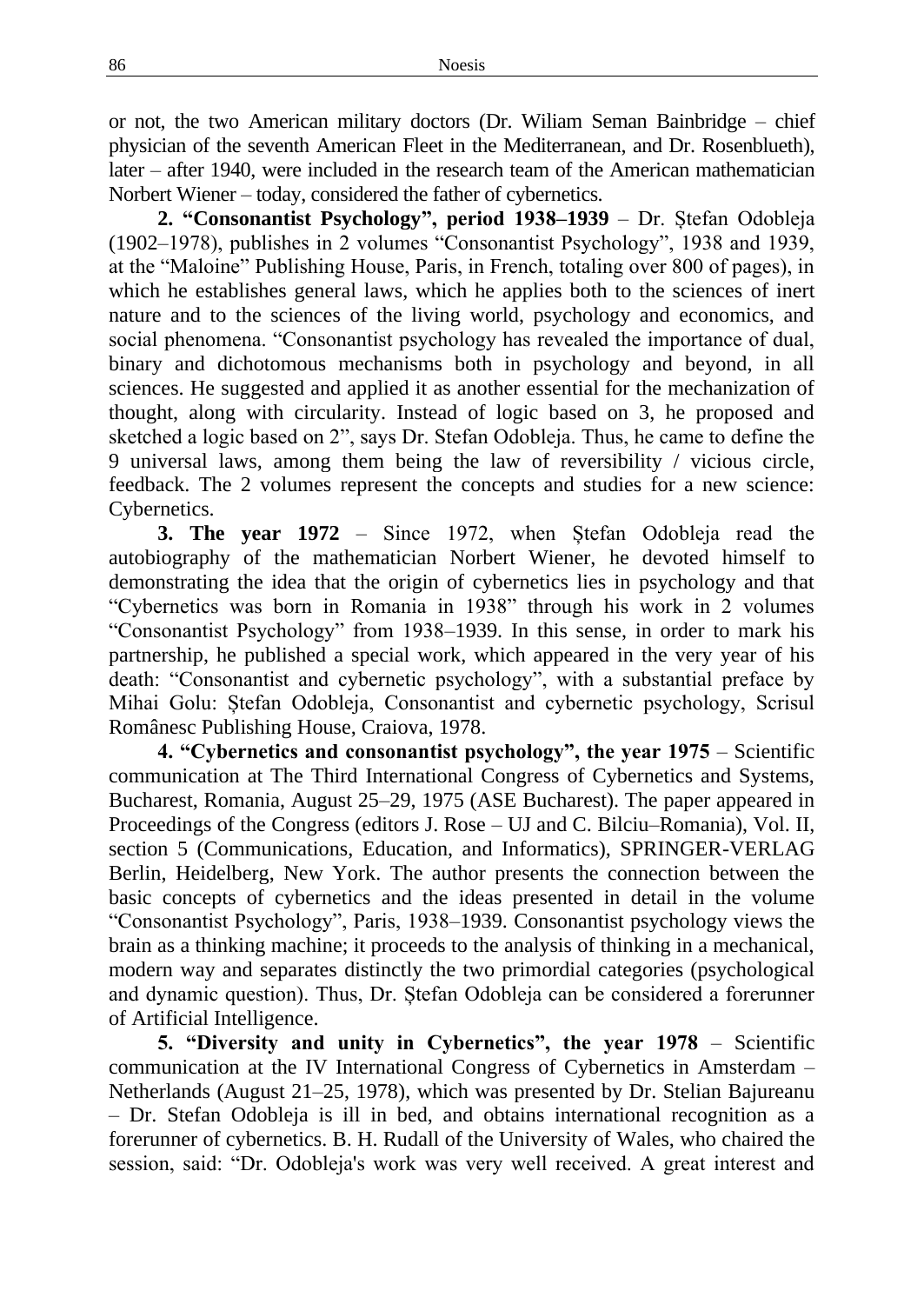appreciation was expressed *towards Consonantist Psychology*". The convention was dedicated to the celebration of Norbert Wiener. After the presentation of Odobleja's work, "40 years of cybernetics" were chanted, although "30 years of cybernetics" and Norbert Wiener, who did not receive the Nobel Prize, were also celebrated.



*Fig. 5 September 26, 2019, Meeting of Romanian computer scientists, launching volumes I and II, Amphitheater S. Haret, Faculty of Mathematics and Computer Science<sup>12</sup>*

### **CONCLUSIONS**

"*Any science that does not dissolve in practical applications is a crippled and useless science. The great inventions were made by scientists who were at the same time scholars. With simple incursions, not much can be done. It must be attacked on a broad front. Only in such a way will it be possible to produce a more important breakthrough in the enemy front of the unknown*." Dr. *Ștefan Odobleja* (1902-1978), Father of general cybernetics, post-mortem member of the Romanian Academy.

"*The value of scientific work is judged by the influence it exerts on the evolution of science. There are also clogged roads in science, rivers that instead of flowing into rivers and thus into seas and oceans, fail in a small lake or simply in a puddle*" Acad. *Solomon Marcus* (1925–2016). "*Calculus, in all its generality, is one of the fundamental human skills; we are born with this predisposition. It took a historic effort to perform a molecular analysis of human calculus in its irreducible components, an effort that culminated in the result of the British Alan Turing 80 years ago, in what science refers to as the Turing machine. It prefaced the* 

<sup>&</sup>lt;sup>12</sup> https://1.bp.blogspot.com/-ETUGOgfOr5c/X3gr4\_we8mI/AAAAAAAAUBI/\_zfKZxKf Wx8PvVu5A3RZN\_ry4GSer3v3ACNcBGAsYHQ/s960/26%2Bspt%2B2029%2Bamf%2BS%2BHar et%2Blansarea%2Bvol%2BI%s2B-II.jpg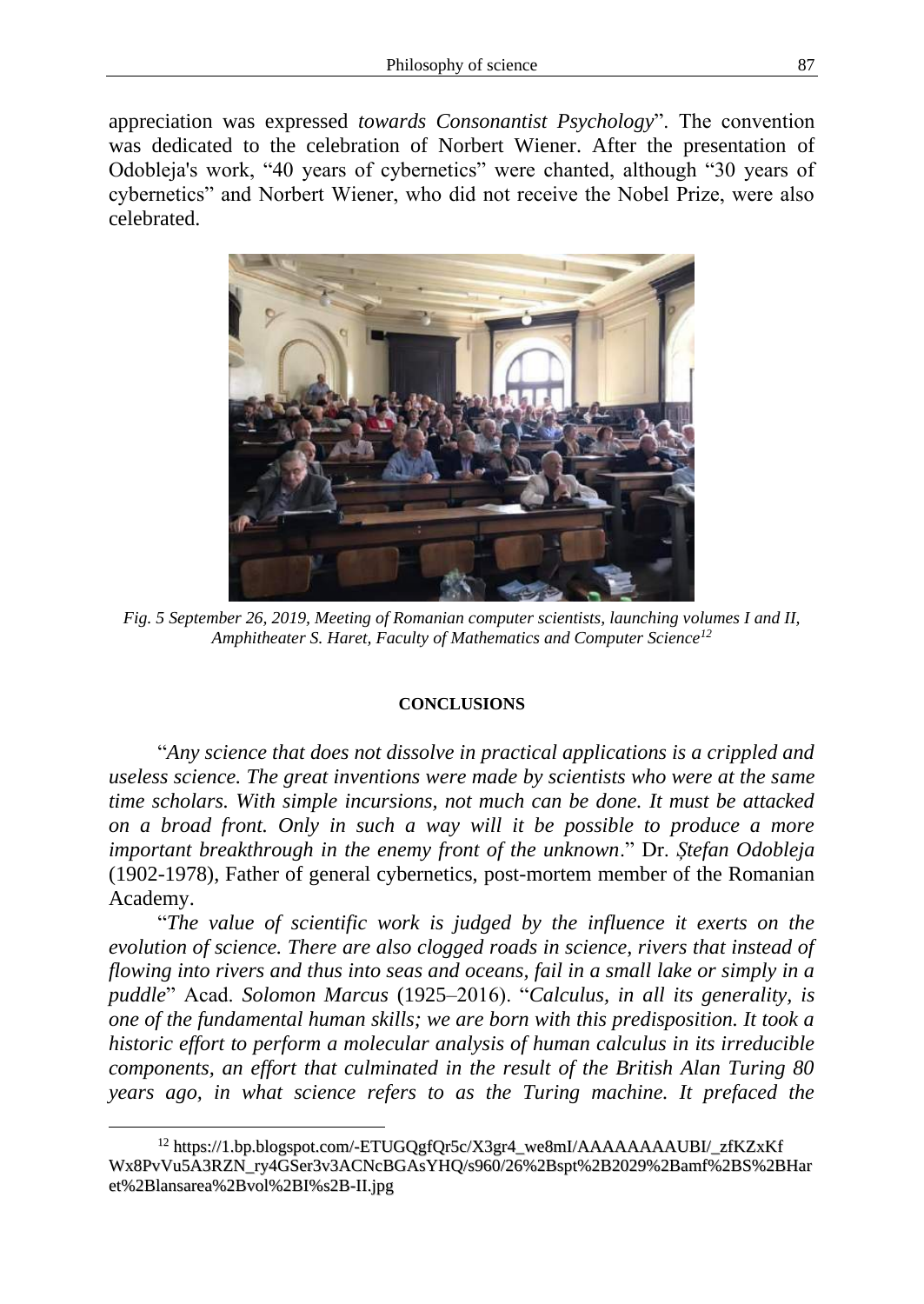*electronic program-based computer developed by John von Neumann and his team in 1948. Inadmissibly, this itinerary, which makes the transition from traditional, numerical to qualitative computing, with entities of an abstract, unspecified nature, is missing from the program school.*" Acad. Solomon Marcus (1925–2016).

#### **ACKNOWLEDGEMENTS**

We thank Mr. Eng. *Ștefan Odobleja* jr., the president of the "Ștefan Odobleja" Foundation, the son of the scientist *Ștefan Odobleja*, because he provided us with documents and works about the monumental activity of his father.

In his vast work "*Consonantist Psychology*" (the term/concept of consonance – without consonance, did not exist in the dictionary in 1938), Dr. *Ștefan Odobleja* uses nine (9) universal laws (*equivalence, equilibrium, compensation, reaction, oscillation, reversibility-feedback, inertia, consonance, transformation*) based on the resonance phenomenon (this term existed in 1939, resonance, see resonance, source: Scriban – 1939). He is the first who applied the law of feedback (the law of reversibility) in nature and in society, to as many scientific fields as possible: *philosophy, biology, psychology, sociology, political economy, mathematics, and even medicine (psychoneurology, psychophysiology, psychopathology, interpsychology*); this approach helps us understand more easily the interrelationships between biological, psychological and social factors, the connections between psychic and somatic, in the practice of psychosomatic medicine. The consonantist psychosomatic phrase helps us to better understand the psychosomatopsychic circuit expressed in psychophysiological and clinical terms, in the work of *Ștefan Odobleja*.

#### **REFERENCES**:

- BDM, SoftSolutions, *IEEE Computer Society's Web Programming Competition Unsung Heroes, CHC61 Competition*: Team number 718293 (BDM SoftSolutions), http://www.bdmsoft.com/ieeecontest/life.php
- Baltac, Vasile. http://evocari.blogspot.com/2008/07/wili-loewenfeld-primul-pionieral.html Filip, Florin Gheorghe. Civilizaţia Românească (coord. Victor Spinei) – *Ştiinţa şi tehnologia informaţiei în România*: Editura Academiei Române Bucureşti, 2018: 119–121
- Ghinea, Cornelia. *Ștefan Odobleja*. *Omul, militarul, medicul:* Buletinul arhivelor militare, Anul XVII, Nr. 3(65), 2014, http://www.universitateaeuropeana dragan.ro/admin/documente/1291024277.pdf
- Păun, Gheorghe, *Moisil 110*: Editura Tiparg, Curtea de Argeş, 2016
- Marcus, Solomon. *Din gândirea matematică românească*, Ed. Științifică și Enciclopedică, 1975